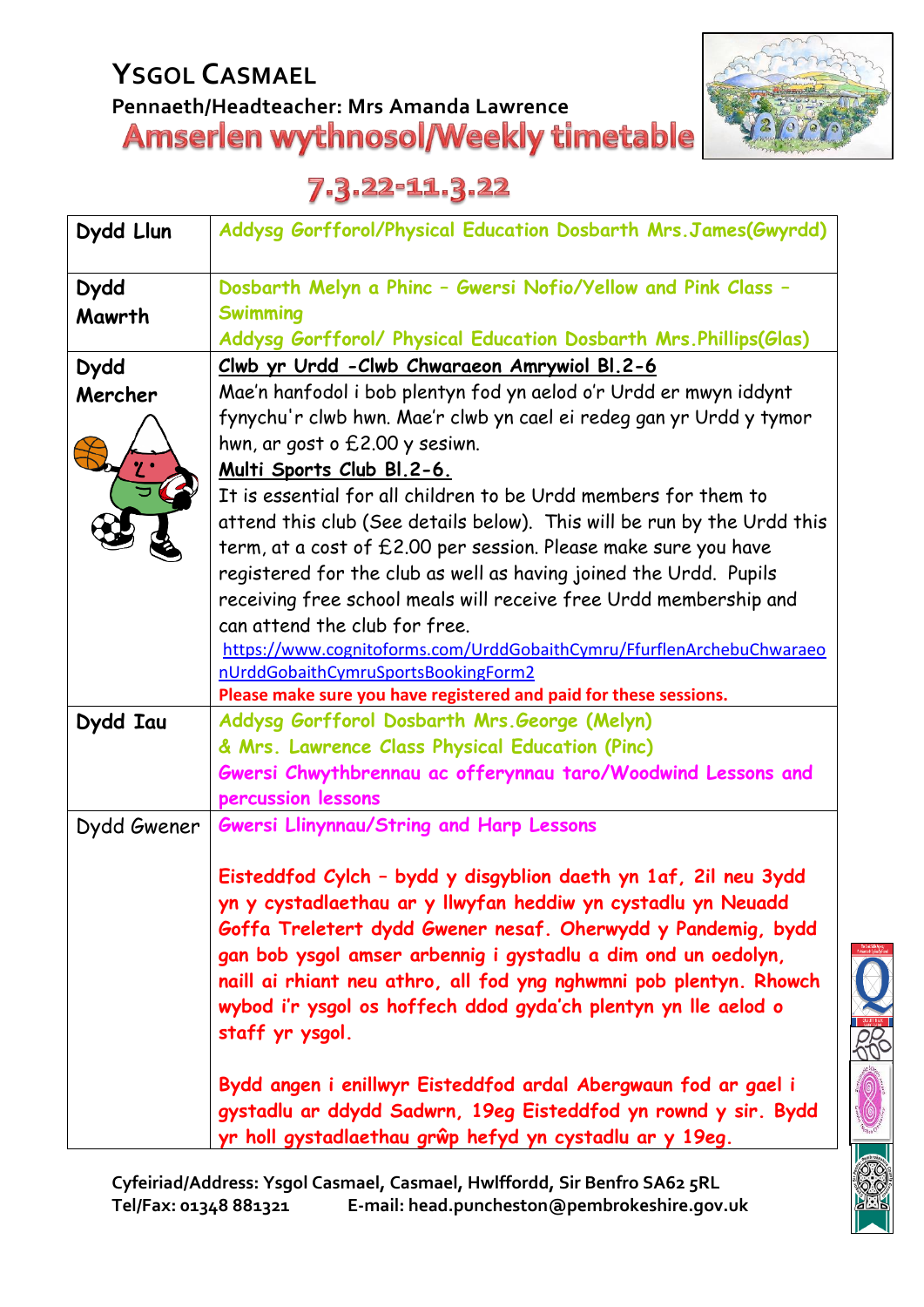### **YSGOL CASMAEL Pennaeth/Headteacher: Mrs Amanda Lawrence Amserlen wythnosol/Weekly timetable**



#### 7.3.22-11.3.22

**Eisteddfod Cylch – pupils placed 1 st , 2 nd or 3 rd in today's onstage competitions will be competing at Letterston Memorial Hall next Friday. Due to the Pandemic, each school will have a particular time to compete and each child can only be accompanied by one adult, either a parent or a teacher. Please let the school know if you would like to accompany your child instead of a member of school staff.**

**Winners from the Fishguard area Eisteddfod will need to be available to compete on Saturday, 19th Eisteddfod at the county round. All the group entries will also be competing on the 19th .**

#### **Dyddiadau Pwysig/Important dates**

**7-18.3.22 – Nosweithiau Cynnydd disgyblion/Pupil Progress Meetings 15.3.22 – Rygbi'r Urdd Rugby 19.3.22 – Eisteddfod Sir 18.3.22 – Cwis Llyfrau Cymraeg/Welsh Books Quiz. 5.4.22 – Eisteddfod Celf a Chrefft/Art and Craft Eisteddfod 6-8.4.22 – Bl 5 a 6 – Trip i Gaerdydd/Residential trip to Cardiff.(Hopefully!) 8.4.22 – Gwyliau Pasg/Easter Holidays**

**Llongyfarchiadau i holl gystadleuwyr heddiw – rydym wedi cael diwrnod hir a blinedig o gystadlaethau ar y llwyfan ac oddi ar y llwyfan. Y tŷ buddugol oedd Syfni ac enillydd ein gwobr arbennig am y darn gorau o ysgrifennu eleni oedd Elen Francis. Mae pob un o'r plant wedi dangos ysbryd cystadleuol gwych heddiw a dylid eu llongyfarch.**

**Congratulations to all of today's competitors – we have had a long and tiring day of onstage and off stage competitions. The winning house was Syfni and the winner of the Welsh Literacy award for the best piece of writing this year was Elen Francis. All of the children have shown brilliant competitive spirits today and should be congratulated.**